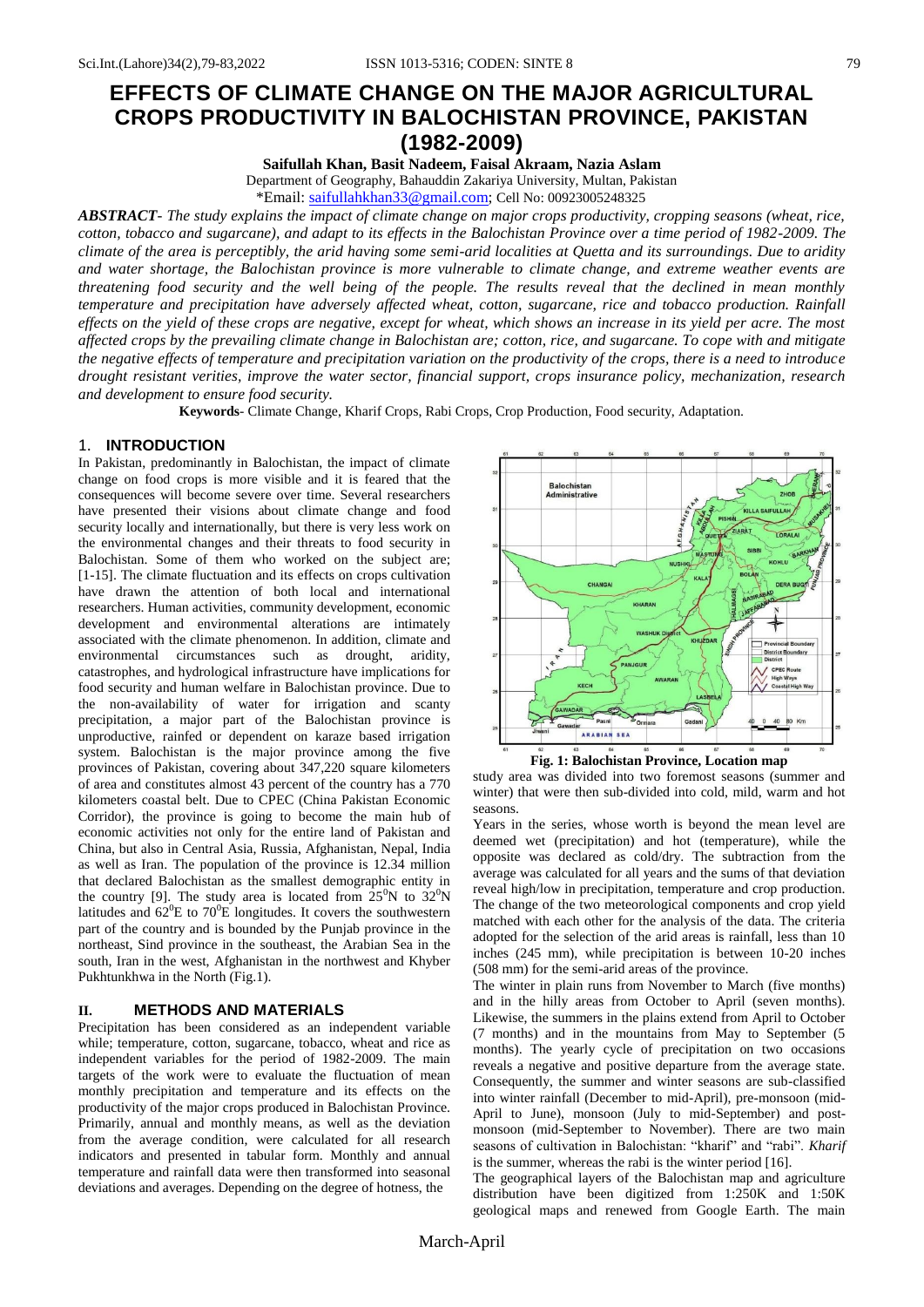elements considered for the vector layers are cultivated area, rainfed, build up land, flora, hills, exposed land, drainage, sands and wetlands. All land features were digitized into a layer and then split using unique coding into the vector layers using Map Info as well as ESRI software (Environmental Systems Research Institute, Inc.). Layers were switched into KMZ files (Keyhole Markup Language) to update data based on current information available on Google Earth. Furthermore, the statistical tools like sum, mean, deviation and regression as well as variance have been calculated for the purpose to analyze the existing change in the data and understanding the future trend of weather fluctuation in the area thus compiling it in the shape of a report.

## **III. RESULTS AND DISCUSSIONS**

The average temperature of the province is  $22.2 \text{ °C}$  with annual precipitation of 2.3 cm. The province recorded a high temperature of 31.3  $\degree$ C in June and a low temperature of 10.8  $\degree$ C in January and was declared the hottest and coolest months of the year, respectively (Table 1). The annual temperature condition of Balochistan shows that it increases from January to June and declines onward till December with the arrival of monsoon lows in the area. The highest mean monthly temperature of  $27.5 \text{ °C}$  is recorded at Sibbi and the lowest of  $13.91\text{ °C}$  at Kalat (1982-2009). Balochistan signifies marine climate in the south and arid continental climates towards the north, which is further categorized into arid plain continental and semi-arid mountainous climates with a pure desert climate in the southwest at Kharan (Fig-2).

| Table-1: Balochistan, Mean Monthly Precipitation and Temperature 1982-2009 (Source: GoP, 2021)                        |          |         |         |         |         |         |       |         |         |         |         |          |           |
|-----------------------------------------------------------------------------------------------------------------------|----------|---------|---------|---------|---------|---------|-------|---------|---------|---------|---------|----------|-----------|
| <b>Variable</b>                                                                                                       | Jan      | Feb     | Mar     | Apr     | May     | Jun     | Jul   | Aug     | Sep     | Oct     | Nov     | Dec      | Ave/Sum   |
| Temperature                                                                                                           | 10.77    | 13.30   | 18.51   | 24.05   | 30.14   | 31.24   | 29.97 | 28.95   | 26.81   | 22.81   | 16.83   | 12.12    | 22.13     |
| <b>Deviation</b>                                                                                                      | $-11.36$ | $-8.83$ | $-3.62$ | 1.92    | 8.01    | 9.11    | 7.84  | 6.82    | 4.68    | 0.68    | $-5.30$ | $-10.01$ | $-0.0484$ |
| Precipitation                                                                                                         | 0.34     | 0.32    | 0.48    | 0.43    | 0.23    | 1.32    | 19.07 | 1.10    | 0.69    | 0.30    | 3.09    | 0.24     | 2.30      |
| <b>Deviation</b>                                                                                                      | $-1.96$  | $-1.98$ | $-1.82$ | $-1.87$ | $-2.07$ | $-0.98$ | 16.77 | $-1.20$ | $-1.61$ | $-2.00$ | 0.79    | $-2.06$  | $-0.0005$ |
| <b>COMPOS</b><br>$\sim$ $\cdot$ $\cdot$<br>$\sim$<br>$-1$<br>$\mathbf{r}$ $\mathbf{r}$<br>$\cdot$ 1.<br>$\sim$ $\sim$ |          |         |         |         |         |         |       |         |         |         |         |          |           |

**3.1. Climate Fluctuation**



The Temperature and precipitation are the utmost elements of weather because it is hard to overcome the issues of environmental change without knowing its fluctuation and variations. The area is moving towards more severe climate change conditions with the time that will ultimately affect the hydrology, ecology, economy, biodiversity, urbanization, industrialization, mining, crops production, trade and business in the area.

The sum of deviation of the mean monthly temperature of Balochistan reveals a decrease of  $-0.05\ ^{\circ}C$  and the mean monthly precipitation of -0.0005 cm (Table-1). The highest deviation of mean monthly precipitation of 16.8 cm has been noted in July and the lowest negative deviation of -2.07 cm in May which are declared as the wettest and driest months of Balochistan (Fig-1). The annual series of mean monthly temperature and precipitation reveals a direct relationship with each other. As far as the annual deviation cycle of mean monthly temperature has been concerned, it has remained low/high from the mean condition after every three years and indicates a variance  $(R^2)$  of 0.01 °C, which is below the normal condition and being declared non-satisfactory. The annual series of deviation of mean monthly precipitation shows that it has remained below average from 1982 to 2001 and rose onwards till 2009. The variance  $(R^2)$  of the mean monthly precipitation is 0.55 cm which indicates a normal sign for the future. The linear trend of both variables indicates an increasing trend throughout the series (1982-2009) and will cause serious environmental issues like floods, droughts, desertification, and a decrease in crop production, economy, hydrology, physiology and ecology in Balochistan.

The mountainous north of the province (Quetta, Zhob, Barkhan, and Kalat) reveals a rise in the precipitation condition with a decrease in mean monthly temperature (inversely proportional) except in Kalat, where it is directly proportional to each other (Fig-1 & Fig-2). The Sibbi region (Sibbi and Khuzdar) shows an increase in the precipitation condition however, there is a rise both in temperature as well as precipitation indices at Sibbi area and the climate becoming worst as compared to before. The southeastern region of the province covers the Lasbela Sarawan area, where both the mean monthly precipitation and temperature are above average and show a rising trend for the future.

The southwestern region of the province comprises of Dalbandin, Nokkundi and Kharan observatories, where there is a rise in mean monthly temperature and a visible decrease in the mean monthly precipitation while the region is going towards severe desertification and drought conditions. The coastal region of the province (which is the main hub of trade and commerce for the entire region in the future) comprises Gawadar, Jiwani, Ormara, and Pasni observatories. There is a certain rise in temperature conditions in overall observatories with a declining trend in the mean monthly precipitation except for Ormara where the precipitation is above the mean condition. The average  $(R^2)$ variance of mean monthly temperature over each observatory in Balochistan is  $0.35 \degree$ C and the mean monthly precipitation is  $0.02$ cm, which is below the normal condition and signs of environmental threats in the future throughout the province.

### **3.2. Climate Change Effects on Major Crops**

Generally, rice, sugarcane, and cotton are the major Kharif crops, whereas wheat and tobacco are rabi crops. The total area of Balochistan is 34719 thousand hectares [16] comprised of 2493.7 thousand hectares (7.2%) of cultivated and 15448.6 thousand hectares (44.5%) of non-cultivated area. The non-cultivated area consists of 3897.2 thousand hectares of cultivated waste, 1716.8 thousand hectares of forests, and 9834.6 thousand hectares of nonarable land. The net sown area of the province is 1115 thousand hectares (3.2%) with 7.1 thousand hectares (0.03%) sown more than once, while 45% of the land is covered by mountains, desert and coastal marshy lands.

Cotton is the core cash and the Kharif crop of Balochistan. The total cotton cultivated area of the province is spread over 13.8 thousand hectares having a production of 36.2 thousand bales. The total share of Balochistan in the cotton production of Pakistan is 3013.5 thousand bales) which is 1.2 % of Pakistan production during 1982-2009. The share of the Balochistan province in the national economy is very low as compared to the available cultivated land.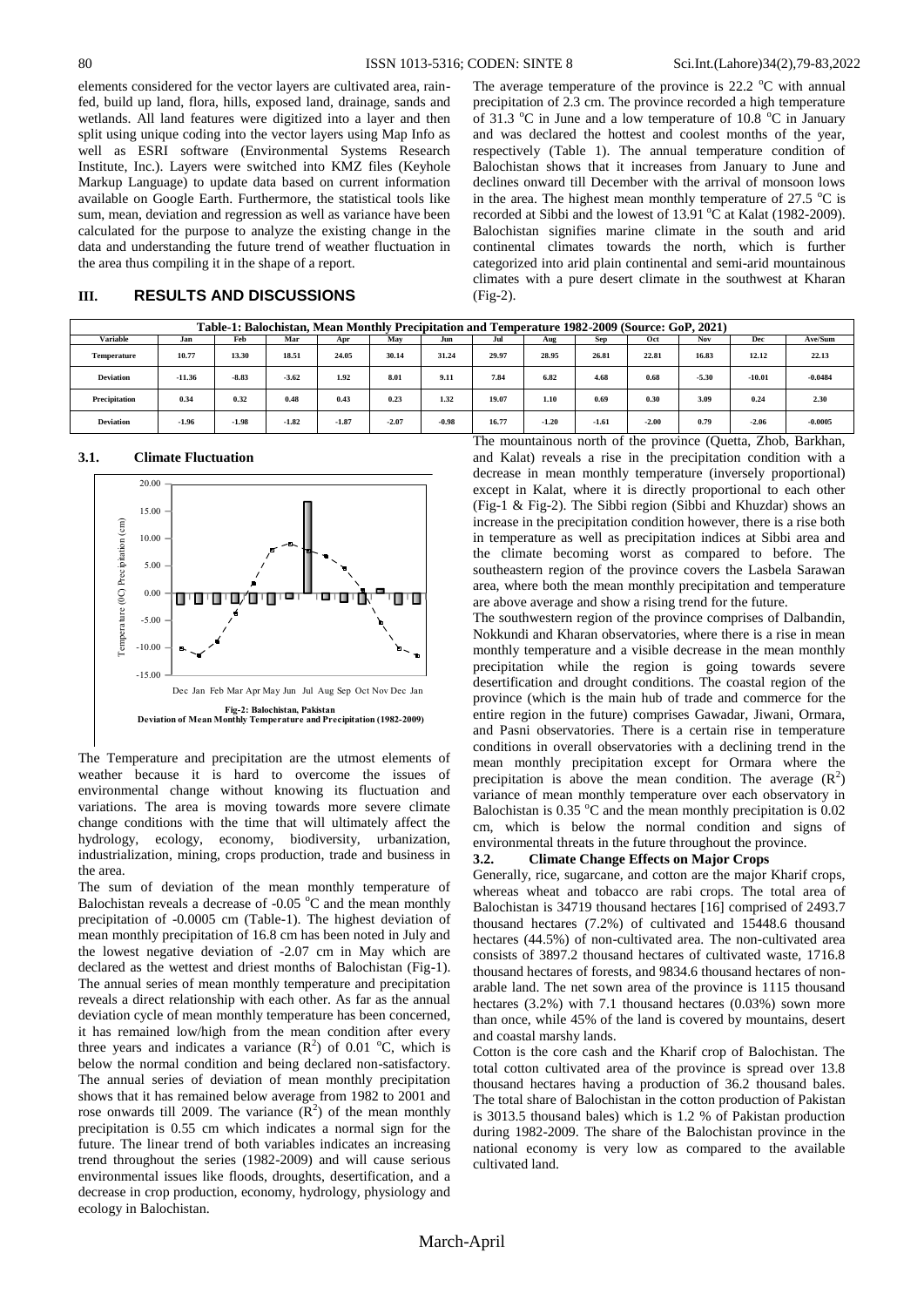**Table-2: Balochistan, Deviation from the mean of Cotton, Sugarcane, Tobacco, Wheat and Rice at District Level (1982-2009)**

| Location        | <b>Cotton</b> | <b>Sugarcane</b> | <b>Tobacco</b> | Wheat   | <b>Rice</b> | Location   | <b>Cotton</b> | <b>Sugarcane</b> | <b>Tobacco</b> | Wheat   | <b>Rice</b> |
|-----------------|---------------|------------------|----------------|---------|-------------|------------|---------------|------------------|----------------|---------|-------------|
| Ouetta          | $-1.3$        | $-1.1$           | $-118.3$       | $-17.5$ | $-4.7$      | Jafferabad | 1.3           | 0.5              | $-118.3$       | 91.4    | 51.6        |
| Pishin          | $-1.3$        | $-1.1$           | 1944.0         | 6.8     | $-4.7$      | Tomboo     | $-1.3$        | 0.0              | $-118.3$       | 9.1     | $-4.7$      |
| Killa Abdullah  | $-1.3$        | $-1.1$           | $-102.1$       | $-21.4$ | $-4.7$      | Bolan      | 0.0           | $-1.0$           | $-118.3$       | $-9.5$  | $-4.5$      |
| Chagai          | $-0.4$        | $-1.1$           | $-118.3$       | $-7.0$  | $-4.7$      | Mastung    | $-1.3$        | $-1.1$           | $-118.3$       | $-7.2$  | $-4.7$      |
| Loralai         | $-0.4$        | $-1.1$           | $-94.8$        | 5.9     | $-4.7$      | Khuzdar    | 4.1           | $-1.1$           | $-118.3$       | 52.6    | $-1.8$      |
| Musa Khail      | $-1.3$        | $-0.9$           | $-117.6$       | $-20.9$ | $-4.7$      | Awaran     | $-0.8$        | $-1.1$           | $-118.3$       | $-19.3$ | $-4.7$      |
| Barkhan         | 0.6           | $-1.1$           | $-117.7$       | $-10.5$ | $-4.7$      | Kharan     | $-0.6$        | $-1.1$           | $-118.3$       | $-7.7$  | $-4.7$      |
| Zhob            | $-1.3$        | $-1.1$           | 108.8          | $-17.1$ | $-4.7$      | Lasbela    | 3.3           | 7.6              | $-118.3$       | $-17.9$ | $-4.7$      |
| Killa Saifullah | $-1.3$        | $-1.1$           | 838.4          | $-10.0$ | $-4.6$      | Turbat     | $-1.3$        | $-1.1$           | $-118.3$       | $-21.3$ | $-4.7$      |
| Sibi            | 2.1           | 8.2              | $-118.3$       | 1.2     | $-4.7$      | Panjgoor   | $-1.3$        | $-1.1$           | $-118.3$       | $-20.8$ | $-4.7$      |
| Ziarat          | $-1.3$        | $-1.1$           | $-118.3$       | $-22.9$ | $-4.7$      | Gwadar     | $-1.3$        | $-1.1$           | $-118.3$       | $-22.8$ | $-4.0$      |
| Kohlu           | 0.5           | $-1.1$           | $-118.2$       | $-14.2$ | $-4.7$      | Jhal Magsi | $-0.6$        | $-1.1$           | $-93.7$        | $-1.7$  | $-4.7$      |
| Kachhi          | $-0.1$        | $-1.0$           | $-118.2$       | $-11.5$ | 54.3        | Kalat      | $-1.3$        | $-1.1$           | $-118.3$       | $-0.3$  | $-4.7$      |
| Dera Bughti     | $-0.5$        | $-1.1$           | $-118.3$       | $-18.9$ | $-4.4$      | Sum        | 0.1           | $-0.1$           | $-0.1$         | 0.0     | $-0.1$      |
| Nasirabad       | 8.3           | 9.3              | $-118.3$       | 33.8    | 7.7         |            |               |                  |                |         |             |



Cotton production in Balochistan is at a high menace in the durable climate fluctuation (Fig-3 and Table-2) and requires special attention to overcome the issue. The major cotton cultivated areas of the Balochistan province comprises Nasirabad (3.8 thousand bales), Khuzdar (2.1 thousand bales) and Lasbella (1.7 thousand bales), while the areas where its production is less than one thousand bales consists of Chagai, Loralai, Barkhan, Kohlu, Kachhi, Dera Bugti, Jaffarabad, Bolan, Awaran, Kharan, and Jhal Magsi districts. Figure 3 and Table 2 show the contrast of deviation from the mean among precipitation, temperature and cotton production. During 1982- 2000, the temperature, precipitation and cotton condition indicate a direct relationship with each other throughout the series. Overall, cotton production shows an increase throughout the series; however, this production is very low as compared to the available vast land of Balochistan province. The variance of cotton production is 0.7 thousand bales, which is above the average value and shows a satisfactory condition.

The major sugarcane harvested areas consist of Kalat, Bolan, Nasirabad, and Sibbi districts with moderate/intense temperature and average precipitation conditions (Fig-1). The same weather condition also exists in the Pashin, Chaman, Loralai, Barkhan, Zhob, Lasbella and Khuzdar districts, but due to the nonavailability of water resources and manpower; it is hard to promote sugarcane cultivation as well as the sugar industry in these areas. The sugarcane cultivated in 0.7 thousand hectare area added almost 63.6 thousand tonnes of production to the national value.



There is no sugar mill in Balochistan since Pakistan's independence to date to promote its product value and local interests. Resultantly, the share of the Balochistan province in the production of sugarcane is going to decline over time and shows a sum of -0.1 thousand tonnes decrease during 1982-2009 (Table-2). The comparative analysis of sugarcane, precipitation and mean monthly temperature reveals that the deviation from the mean production of sugarcane is above the average level during 1982-85 which turns into a negative trend from 1986 to 2005 and rose onwards till 2009 (Fig-4 and Table-2). It is directly proportional to temperature and inversely proportional to the available showers and is mostly based on irrigation from khushkaba, sailaba and karaze systems. The regression value of the sugarcane production of the province is 0.02 thousand tonnes, which is below the average and shows non-satisfactory signs for the future.

The total share of the Balochistan province in the harvesting of tobacco is 2163.8 (0.006% of total Balochistan) hectares having an annual production of 3311.4 tonnes. The major tobacco cultivated areas of the province comprise Pishin, Killa Abdullah, Loralai, Musa Khel, Barkhan, Zhob, and Jhal Magsi (Fig-5 and Table-2). The annual trend of tobacco cultivation, temperature and mean monthly precipitation plotted on fig-5, shows a marked decrease (-0.1 tonnes) in the annual production of the crop, having a regression value of 0.04 tonnes and indicates an alarming situation. Generally, the tobacco yield of the province is directly proportional to temperature and inversely proportional to the precipitation condition. The linear trends of the crop production indicate a decrease throughout the series and needs investment in this sector massively.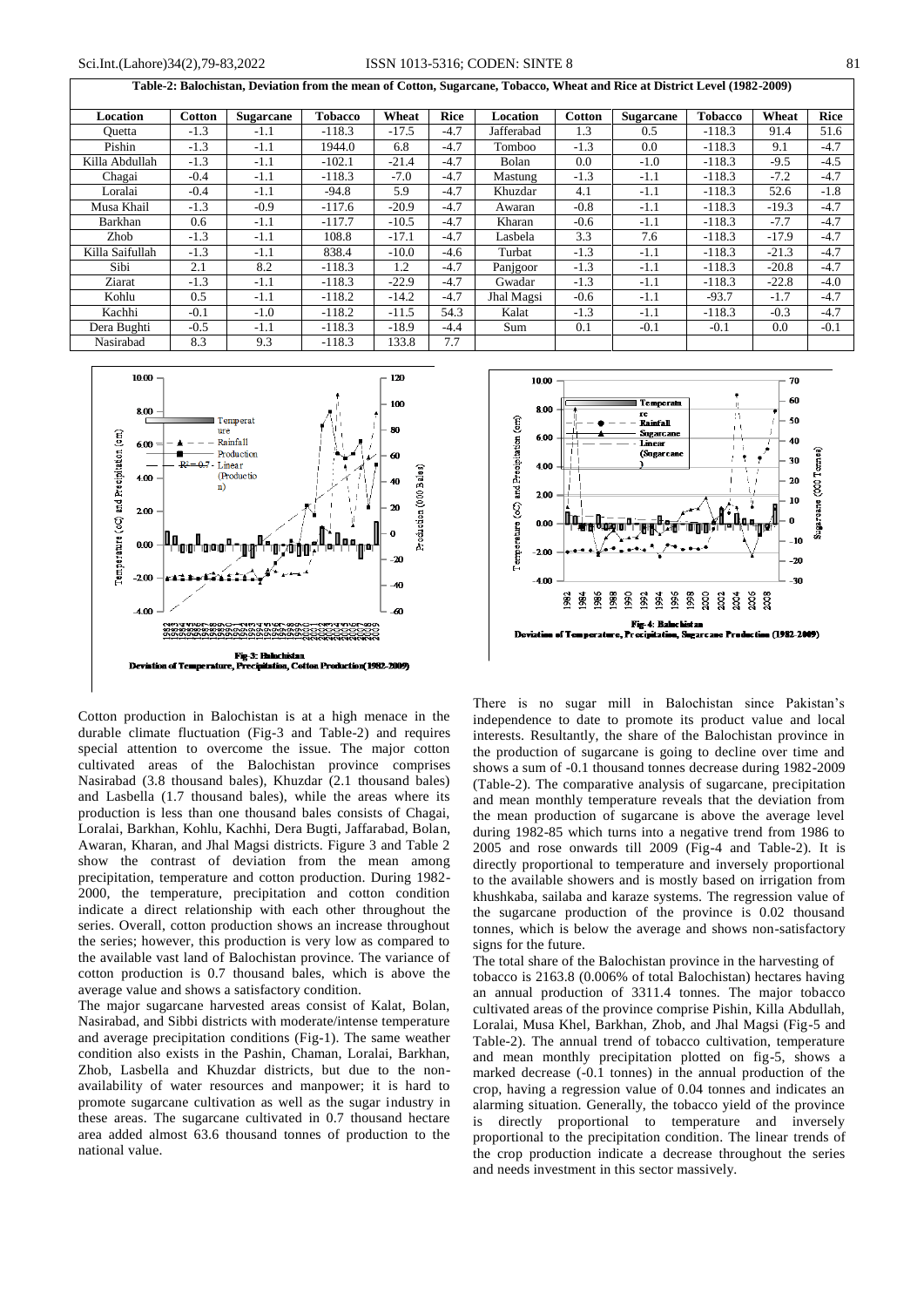It is both a food and a cash crop that is cultivated in 132.4 thousand hectares area of Balochistan with a total production of 361.8 thousand tonnes. The major rice cultivation areas of the province are located in the surroundings of Nasirabad, Killa Saifullah, Bolan, Khuzdar and Zhob districts having hot short summers and long cold winters. The annual trend of deviation



from the mean level of rice harvesting, temperature and precipitation reveal an increasing trend in the rice production during 1982-2009 (Fig-6 and Table-2); however, the sum of deviation indicates a -0.003 thousand tonnes decrease in the provincial production of rice throughout the period.



The regression value of the rice production is 0.53, which is an almost in stable condition. The linear trend of rice production shows a direct relationship with temperature and atmospheric moisture throughout the study period. The total wheat cultivable area of Balochistan is 322.7 thousand hectares having a total production of 642.9 thousand tonnes. The leading wheat cultivated district of the province is Nasirabad with an annual production of 156.7 thousand tonnes. The deviation of wheat yield, temperature and precipitation show an increasing trend throughout the series with a regression of 0.49, which is near to satisfactory level (Fig-7 and Table-2). Generally, wheat production shows a positive relationship to the precipitation and temperature condition. However, the province is still not stable in the production of wheat (-0.1 thousand tonnes decrease) and is mostly dependent on the national production.

#### **IV. CONCLUSION**

Balochistan, the largest province of Pakistan by area, is experiencing an arid and semi arid climates. Both mean monthly temperature and precipitation indicate a negative deviation with a fall in the production of all crops. Due to aridity, drought conditions, water scarcity, scare precipitation, high temperature, evapotranspiration and lack of mechanization as well as technology, the area is not able to participate in the national GDP



and required special attention. The northern, central, and southeastern part of the province is more suitable for the cultivation of major crops but there is a lack of expertise and water resources. The current production of the major crops in the province is very low as compared to its total acreage. The crop yield is even not enough for the survival of the local communities and the province mostly relies on other provinces. Therefore, it is concluded, that the existing climate change in the province is threatening for both kharif and rabi crops and required adaptation.

#### **V. REFERENCES**

- [1] Dyson, R. H., Raikes, R. L., "The Prehistoric Climate of Balochistan and the Indus Valley," *Hunting Technical and Exploration Services, Ltd., Toronto, Canada., 63, 265-281*(1961)*.*
- [2] Verheijen, O., "Community Irrigation System in the Province of Balochistan," Report No. R-49, Pakistan National Program International Irrigation Management Institute, Lahore and Quetta, 104pages(1998).
- [3] Azam, M., Huda, S. N., Burke, F., "Socio-economic disparities in Balochistan, Pakistan–A multivariate analysis," *Malaysian Journal of Society and Space.,* **7**(4): 38-50(2011).
- [4] Amjad, S., Baig, A., "Impact of climate change on major crops of Pakistan: A forecast for 2020," economics department, IoBM, Karachi, Pakistan, 12pages(2014).
- [5] Iqbal, M., Ahmad, M., Siftain, H., "Impact of climate change on wheat productivity in Pakistan: A District Level Analysis," MPRA Paper No. 72859, IDRC and RCDI report, 28pages(2016).
- [6] Din, I., Ali, S., Liu, Yin., Ishaq, M., Shah, T., Abdullah., Ilyas, A., "Climate change and its impact on the yield of major food crops: Evidence from Pakistan," *MDPI*, *Foods.,* **6**(39): 1-19(2017).
- [7] Ain, Q., Kiran, F., "Climate change: Implications for Pakistan and way forward," A Publication of the Institute for Strategic Studies, Research and Analysis (ISSRA), National Defense University, Islamabad, Pakistan, *ISSRA papers*, 49-62(2017).
- [8] Saifullah., "Climate change impact on agriculture of Pakistan- a leading agent to food security," *Int. J. Environ. Sci. Nat. Res.,* **6**(3): 76-79(2017).
- [9] GoP., "Sustainable Development Goal 13: A legislative and policy gap analysis for Balochistan," Lead report, Pakistan, 31pages(2017).
- [10] Khan, M. A., Khan, S., Hasan, M., "Adaptation to climate change and mitigation of its effects in the arid